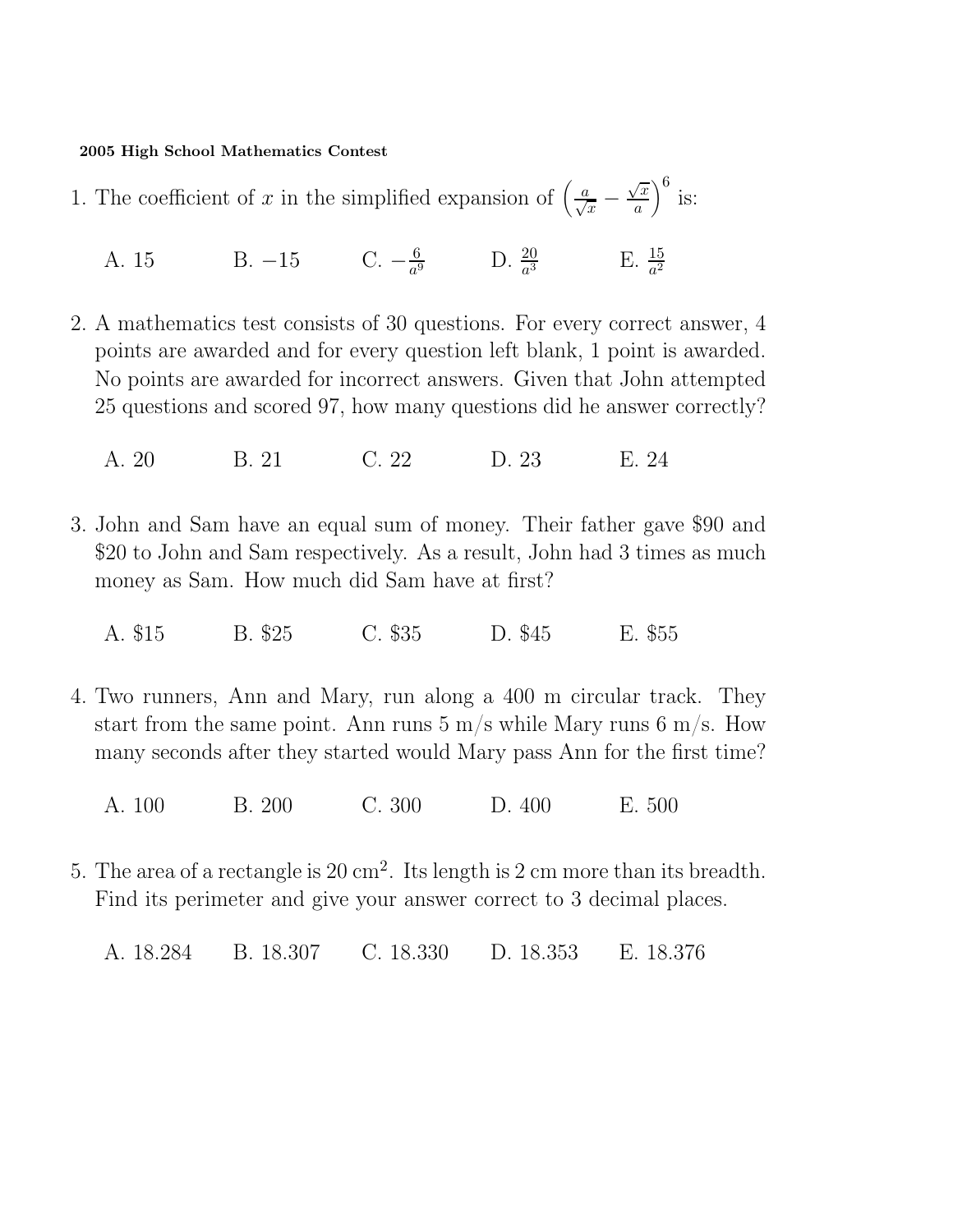6. Find all values of  $a$  such that the quadratic equation

$$
2x^2 + (2a - 8)x - a = 0
$$

has two distinct positive real solutions.

A. 
$$
a < 0
$$
 B.  $0 < a < 5$  C.  $5 < a < 7$  D.  $7 < a < 8$  E.  $a > 8$ 

- 7. Given the geometric series  $\frac{1}{3} + \frac{1}{9} + \frac{1}{27} + \cdots$ , find the sum of all but the first 6 terms.
	- A.  $\frac{1}{4374}$  B.  $\frac{1}{1458}$  C.  $\frac{1}{486}$  D.  $\frac{1}{162}$  E.  $\frac{364}{729}$
- 8. If the perimeter of rectangle ABCD is 80 inches, the least value of diagonal  $AC$ , in inches, is:
	- A. 0 B.  $\frac{15\sqrt{2}}{2}$  $\frac{\sqrt{2}}{2}$  C.  $3\sqrt{17}$  D.  $\frac{11\sqrt{3}}{2}$  $\frac{\sqrt{3}}{2}$  E. none of these
- 9. Given  $5^x = 125^{y+1}$  and  $9^y = 3^{x-9}$ , the value of  $x + y$  is:
	- A. 18 B. 21 C. 24 D. 27 E. 30
- 10. In a ten-mile race First beats Second by 2 miles and First beats Third by 4 miles. If the runners maintain constant speeds throughout the race, by how many miles does Second beat Third?
	- A. 2 B.  $2\frac{1}{4}$  $\frac{1}{4}$  C.  $2\frac{1}{2}$  D.  $2\frac{3}{4}$ 4 E. 3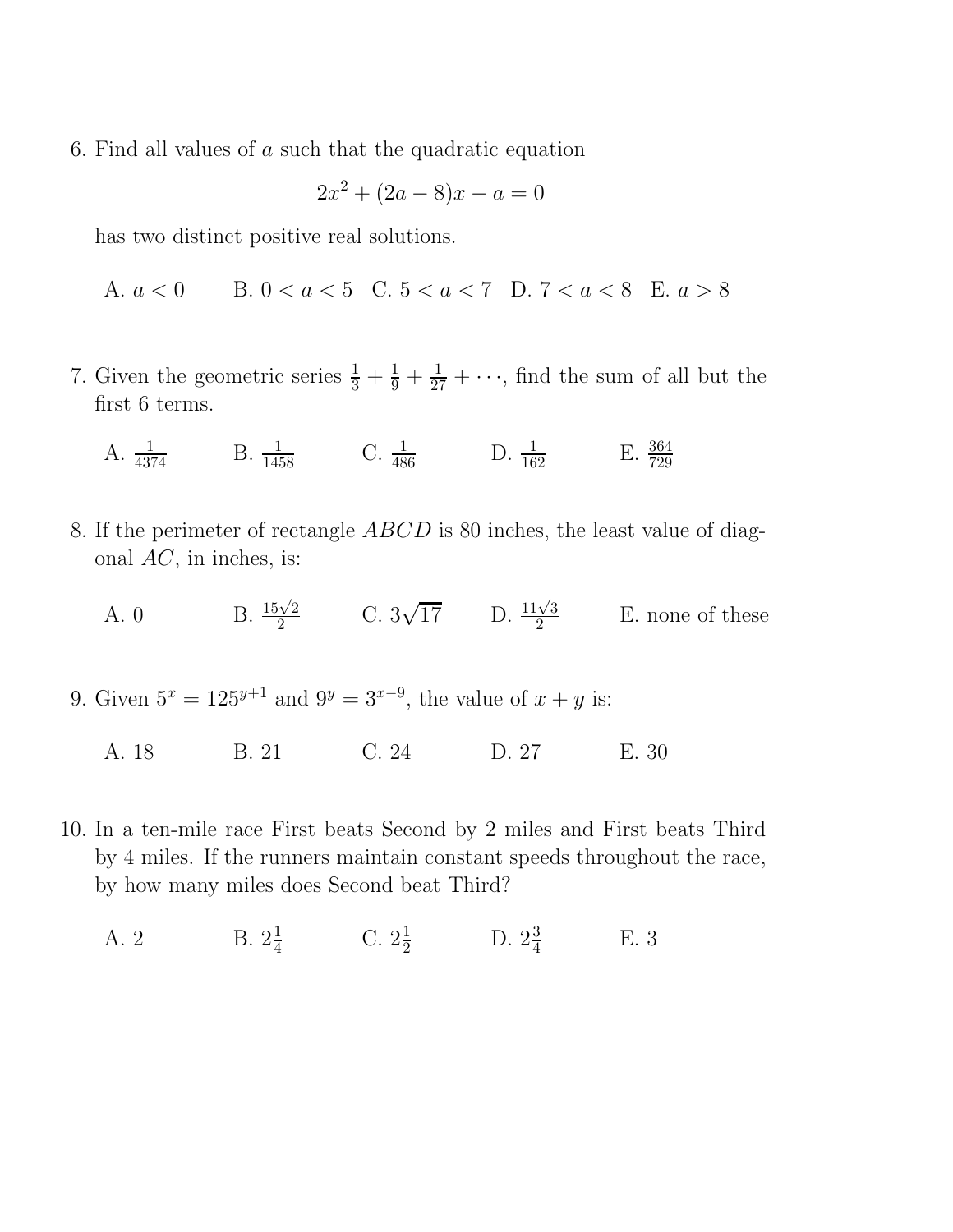- 11. If  $\log_{b^2} x + \log_{x^2} b = 1, b > 0, b \neq 1, x \neq 1$ , then x equals:
	- A.  $\frac{1}{b^2}$  B.  $\frac{1}{b}$  C.  $b^2$  D. b E.  $\sqrt{b}$
- 12. The number of positive integers less than 1000 divisible by neither 5 nor 7 is:
	- A. 688 B. 686 C. 684 D. 658 E. 630
- 13. The integer  $n$  is obtained by reversing the order of the digits of the 3-digit integer m. If the product of n and m is equal to 368767, then the middle digit of  $n$  must be:
	- A. 1 B. 3 C. 5 D. 7 E. 9
- 14. The sides  $PQ$  and  $QR$  of triangle  $PQR$  are respectively of lengths 6 and 8 inches. The median  $PM$  is 4 inches. Then  $PR$ , in inches, is:
	- A.  $2\sqrt{ }$ 2 B.  $\sqrt{18}$  C. 5 D.  $2\sqrt{3}$  E.  $2\sqrt{7}$
- 15. If the graphs of  $2y + x + 3 = 0$  and  $3y + ax + 2 = 0$  are to meet at right angles, the value of  $\alpha$  is:
	- A.  $\pm \frac{2}{3}$  $\frac{2}{3}$  B.  $-\frac{2}{3}$  $\frac{2}{3}$  C.  $-\frac{3}{2}$ D. 6 E. -6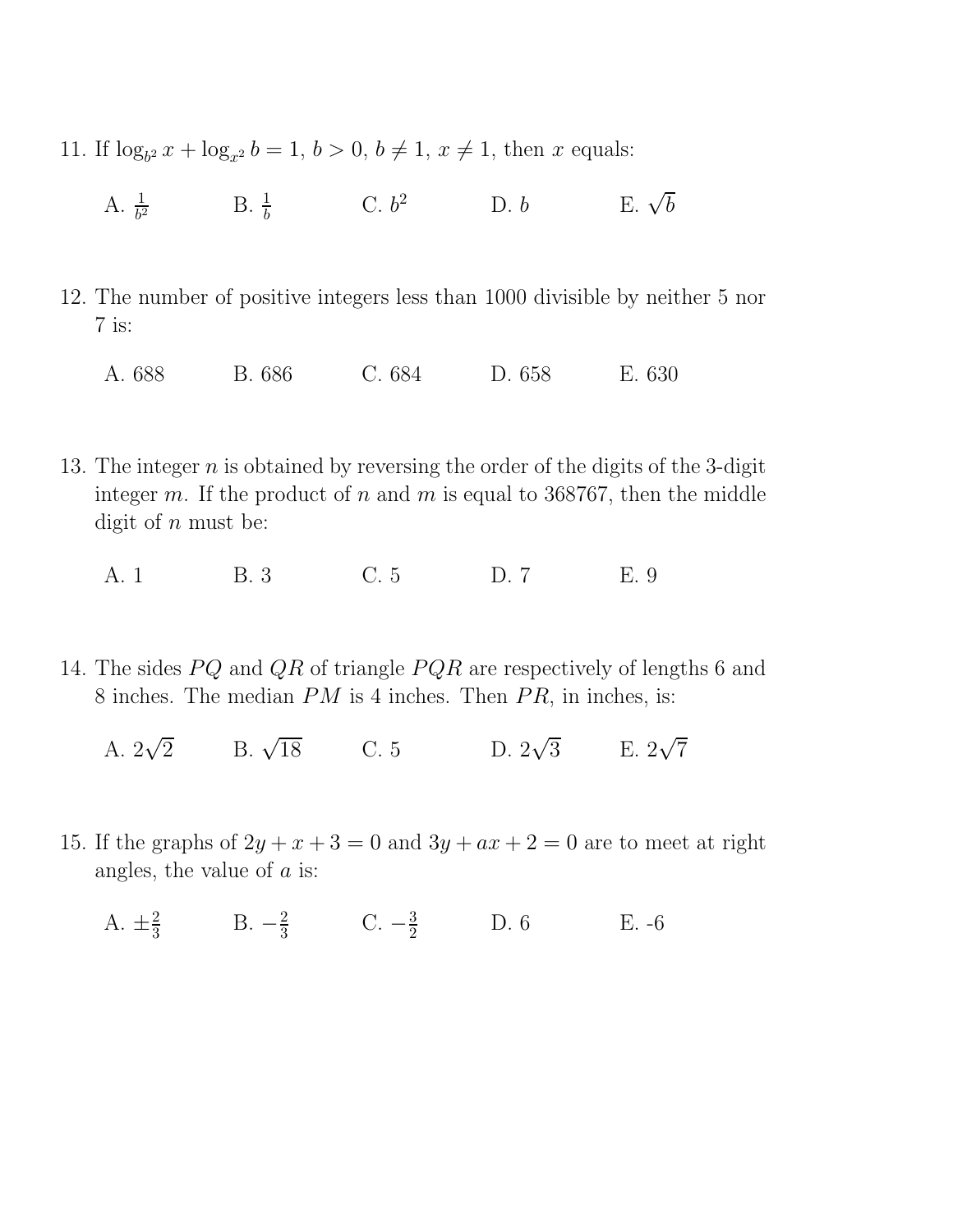- 16. Medians AD and CE of triangle ABC intersect in M. The midpoint of  $AE$  is N. Let the area of triangle  $MNE$  be k times the area of triangle ABC. Then  $k$  equals:
	- A.  $\frac{1}{6}$ B.  $\frac{1}{8}$  C.  $\frac{1}{9}$  D.  $\frac{1}{12}$  E.  $\frac{1}{16}$
- 17. Triangle ABC is inscribed in a semicircle of radius r so that its base  $AB$ coincides with diameter AB. Point C does not coincide with either A or B. Let  $s = AC + BC$ . Then, for all permissible positions of C:

A.  $s^2 \le 8r^2$  B.  $s^2 = 8r^2$  C.  $s^2 \ge 8r^2$  D.  $s^2 \le 4r^2$  E.  $s^2 = 4r^2$ 

- 18. The difference in the areas of two similar triangles is 18 square feet, and the ratio of the larger area to the smaller is the square of an integer. The area of the smaller triangle, in square feet, is an integer, and one of its sides is 3 feet. The corresponding side of the larger triangle, in feet, is:
	- A. 12 B. 9  $\sqrt{2}$  D. 6 E. 3  $\sqrt{2}$
- 19. Which of the following sets could NOT be the lengths of the external diagonals of a right rectangular prism?

A. {4, 5, 6} B. {4, 5, 7} C. {4, 6, 7} D. {5, 6, 7} E. {5, 7, 8}

- 20. Find the sum of the roots of  $\tan^2 x 9 \tan x + 1 = 0$  that are between  $x = 0$  and  $x = 2\pi$  radians.
	- A.  $\frac{\pi}{2}$  B.  $\pi$  C.  $\frac{3\pi}{2}$  D.  $3\pi$  E.  $4\pi$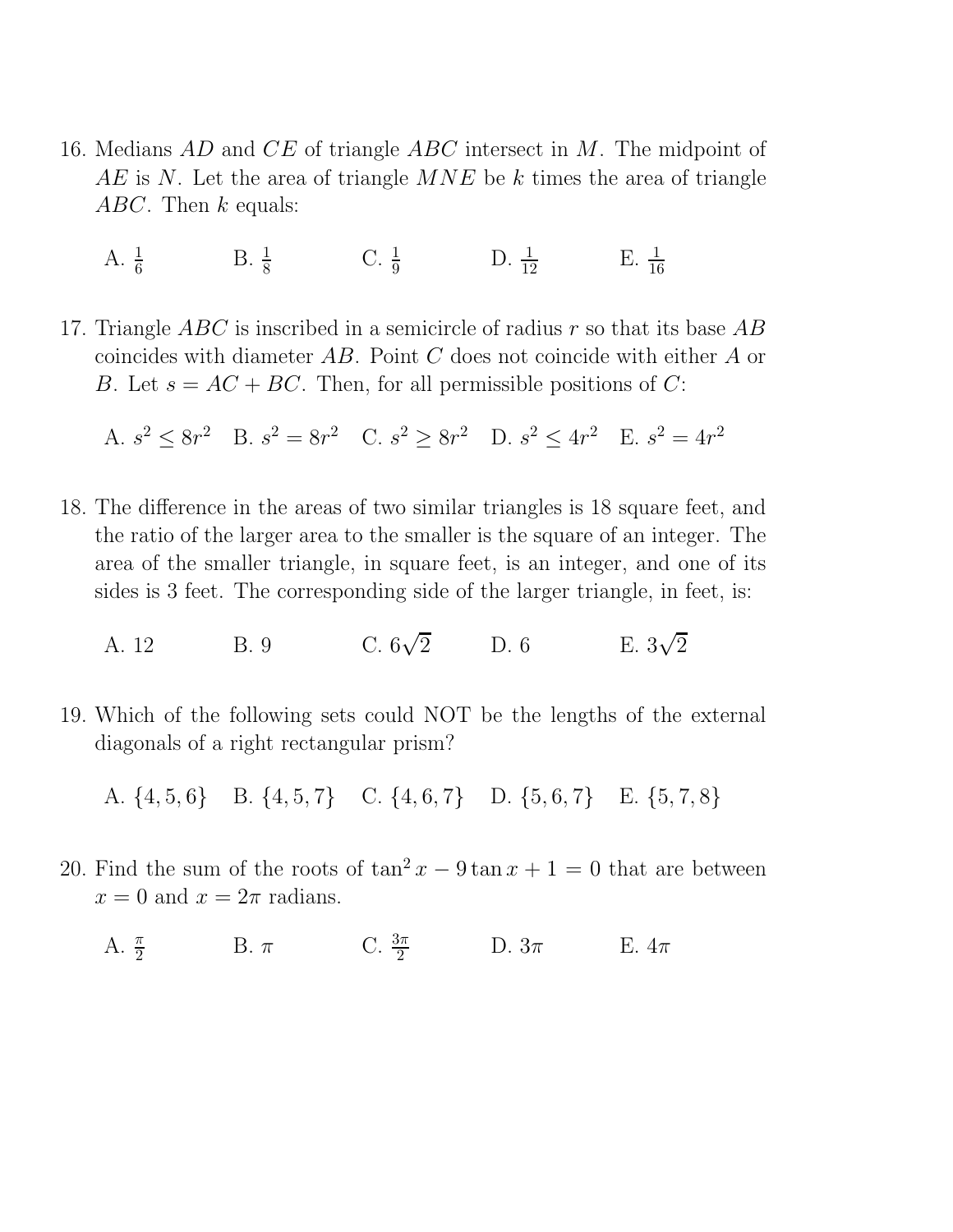- 21.  $\cot 10 + \tan 5 =$ 
	- A. csc 5 B. csc 10 C. sec 5 D. sec 10 E. sin 15
- 22. In triangle  $ABC$ ,  $\angle ABC = 120^\circ$ ,  $AB = 5$  and  $BC = 12$ . If perpendiculars constructed to  $\overline{AB}$  at A and to  $\overline{BC}$  at C meet at D, then  $CD =$ 
	- A. 3 B.  $\frac{10}{\sqrt{3}}$ 3 C. 11 D.  $\frac{25}{2}$  E.  $\frac{22}{\sqrt{3}}$ 3
- 23. A  $10 \times 10 \times 10$  wooden cube is formed by gluing together  $10^3$  unit cubes. What is the greatest number of unit cubes that can be seen from a single point?
	- A. 268 B. 269 C. 270 D. 271 E. 272
- 24. What is the size of the largest subset, S, of  $\{1, 2, 3, \ldots, 50\}$  such that no pair of distinct elements of S has a sum divisible by 7?
	- A. 6 B. 7 C. 14 D. 22 E. 23
- 25. For any set S, let |S| denote the number of elements in S, and let  $n(S)$ be the number of subsets of  $S$ , including the empty set and the set  $S$ itself. If A, B, and C are sets for which

$$
n(A) + n(B) + n(C) = n(A \cup B \cup C)
$$
 and  $|A| = |B| = 100$ ,

then what is the minimum possible value of  $|A \cap B \cap C|$ ?

A. 96 B. 97 C. 98 D. 99 E. 100